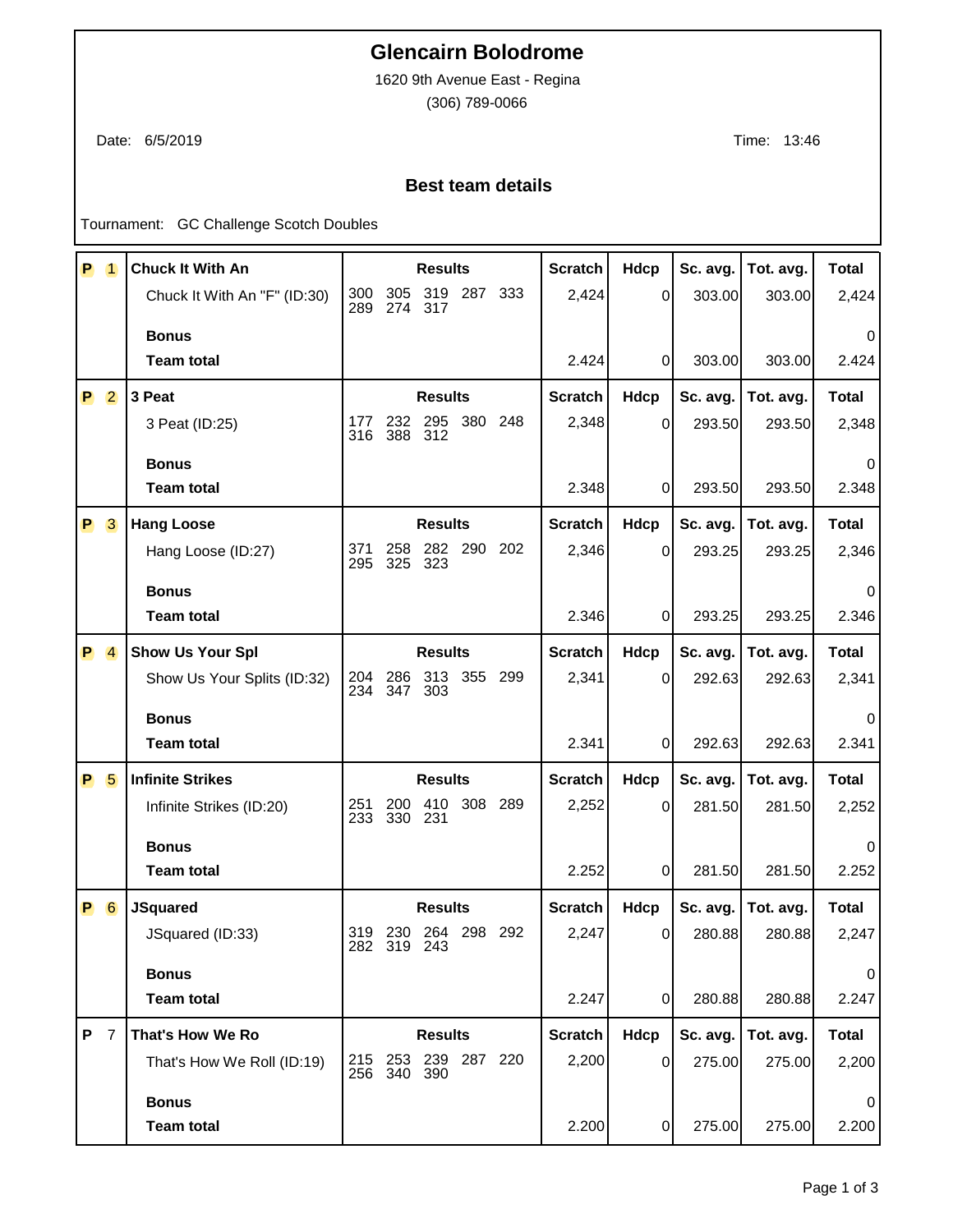| P | 8    | <b>Bowlkake</b>            | <b>Results</b>                                    | <b>Scratch</b> | <b>Hdcp</b> | Sc. avg. | Tot. avg. | <b>Total</b> |
|---|------|----------------------------|---------------------------------------------------|----------------|-------------|----------|-----------|--------------|
|   |      | Bowlkake (ID:29)           | 325<br>282<br>192 311<br>267<br>181<br>280<br>212 | 2,050          | 0           | 256.25   | 256.25    | 2,050        |
|   |      | <b>Bonus</b>               |                                                   |                |             |          |           |              |
|   |      | <b>Team total</b>          |                                                   | 2.050          | 0           | 256.25   | 256.25    | 2.050        |
| P | 9    | Bev & Her Banana           | <b>Results</b>                                    | <b>Scratch</b> | Hdcp        | Sc. avg. | Tot. avg. | <b>Total</b> |
|   |      | Bev & Her Banana (ID:22)   | 262 214<br>285<br>297<br>260<br>199<br>215<br>317 | 2,049          | 0           | 256.13   | 256.13    | 2,049        |
|   |      | <b>Bonus</b>               |                                                   |                |             |          |           | 0            |
|   |      | <b>Team total</b>          |                                                   | 2.049          | 0           | 256.13   | 256.13    | 2.049        |
|   | P 10 | Itchy & Scratchy           | <b>Results</b>                                    | <b>Scratch</b> | <b>Hdcp</b> | Sc. avg. | Tot. avg. | <b>Total</b> |
|   |      | Itchy & Scratchy (ID:26)   | 280<br>247 281<br>214<br>250<br>265<br>260<br>225 | 2,022          | 0           | 252.75   | 252.75    | 2,022        |
|   |      | <b>Bonus</b>               |                                                   |                |             |          |           | 0            |
|   |      | <b>Team total</b>          |                                                   | 2.022          | 0           | 252.75   | 252.75    | 2.022        |
| P | 11   | <b>Corner Pin Tappe</b>    | <b>Results</b>                                    | <b>Scratch</b> | Hdcp        | Sc. avg. | Tot. avg. | <b>Total</b> |
|   |      | Corner Pin Tappers (ID:28) | 281<br>180<br>351 218<br>188<br>252<br>231<br>303 | 2,004          | 0           | 250.50   | 250.50    | 2,004        |
|   |      | <b>Bonus</b>               |                                                   |                |             |          |           |              |
|   |      | <b>Team total</b>          |                                                   | 2.004          | $\Omega$    | 250.50   | 250.50    | 2.004        |
|   |      |                            |                                                   |                |             |          |           |              |
|   | P 12 | No "F" In Strike           | <b>Results</b>                                    | <b>Scratch</b> | Hdcp        | Sc. avg. | Tot. avg. | <b>Total</b> |
|   |      | No "F" In Strike (ID:31)   | 233<br>309 330<br>209<br>153<br>198<br>325        | 1,990          | 0           | 248.75   | 248.75    | 1,990        |
|   |      | <b>Bonus</b>               | 233                                               |                |             |          |           | $\Omega$     |
|   |      | <b>Team total</b>          |                                                   | 1.990          | 0           | 248.75   | 248.75    | 1.990        |
|   | P 13 | <b>Fleming's</b>           | <b>Results</b>                                    | <b>Scratch</b> | Hdcp        | Sc. avg. | Tot. avg. | <b>Total</b> |
|   |      | Fleming's (ID:24)          | 178 191<br>178<br>297<br>273                      | 1,946          | 0           | 243.25   | 243.25    | 1,946        |
|   |      | <b>Bonus</b>               | 302 214 313                                       |                |             |          |           | 0            |
|   |      | <b>Team total</b>          |                                                   | 1.946          | 0           | 243.25   | 243.25    | 1.946        |
|   | P 14 | <b>TMNB</b>                | <b>Results</b>                                    | <b>Scratch</b> | Hdcp        | Sc. avg. | Tot. avg. | <b>Total</b> |
|   |      | <b>TMNB (ID:23)</b>        | 193 300 188<br>281<br>209<br>229 282 220          | 1,902          | $\Omega$    | 237.75   | 237.75    | 1,902        |
|   |      | <b>Bonus</b>               |                                                   |                |             |          |           |              |
|   |      | <b>Team total</b>          |                                                   | 1.902          | $\Omega$    | 237.75   | 237.75    | 1.902        |
|   | P 15 | <b>Beach Bums</b>          | <b>Results</b>                                    | <b>Scratch</b> | Hdcp        | Sc. avg. | Tot. avg. | <b>Total</b> |
|   |      | Beach Bums (ID:21)         | 139 259 179<br>285<br>200<br>233 271<br>247       | 1,813          | $\Omega$    | 226.63   | 226.63    | 1,813        |
|   |      | <b>Bonus</b>               |                                                   |                |             |          |           | 0            |